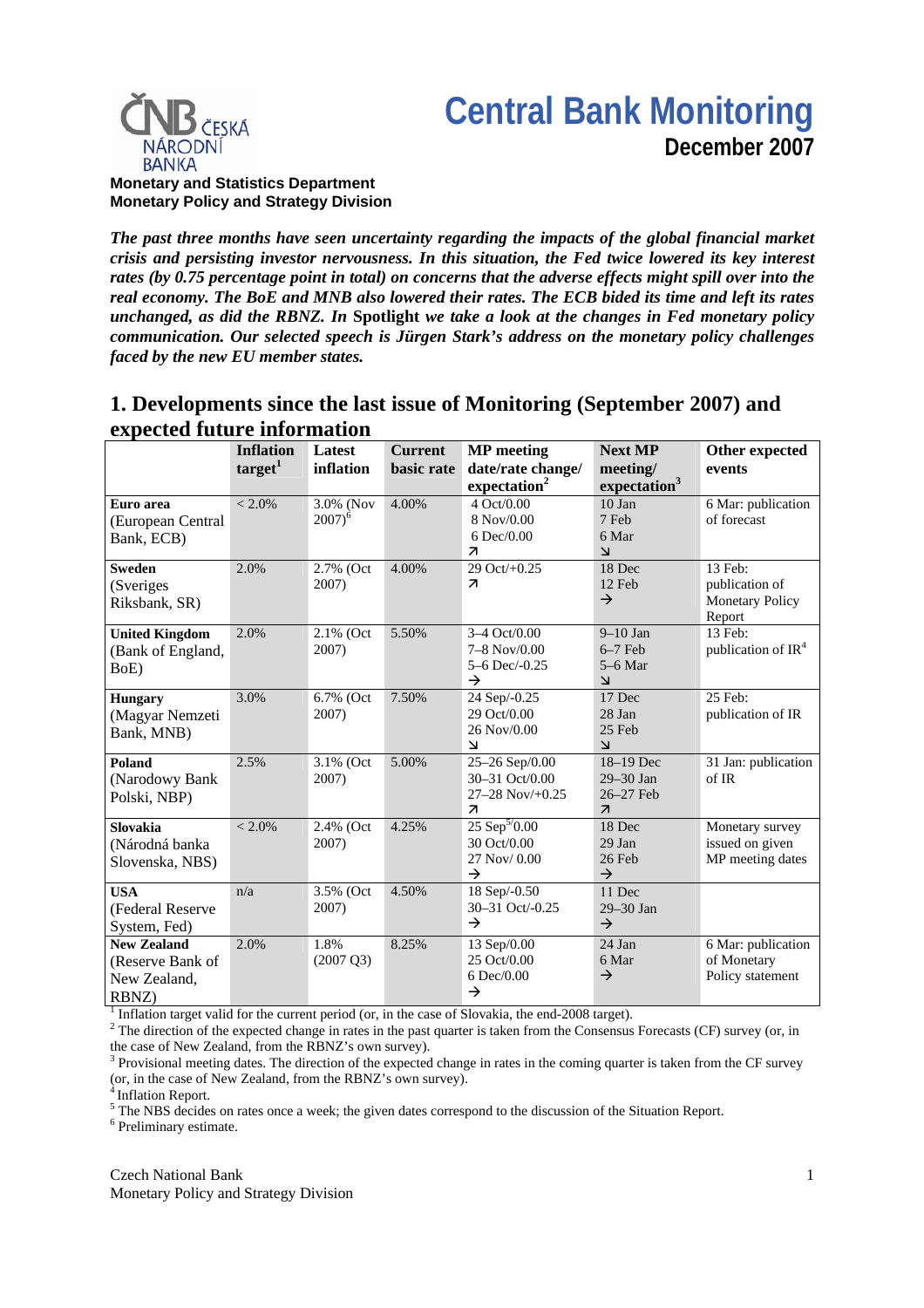### **Central Bank Monitoring Central Bank Monitoring Central Bank Monitoring Central Bank Monitoring Central Bank Monitoring Central Bank Monitoring Central Bank Monitoring Central Bank Monitoring Central Bank Monitoring Centr**

### **2. News**

### **Riksbank renames inflation rate…**

The measure of underlying inflation in Sweden, UND1X, has been renamed the CPIX by agreement between the Riksbank and Statistics Sweden. The name change does not affect the way in which the measure is calculated. The new name took effect on 12 November 2007 simultaneously with the publication of the regular inflation figures. The change is intended to shorten and simplify the name of the inflation measure, thus making it easier to use.

### **… and updates forecast for each monetary policy meeting**

The Riksbank has decided to update its forecasts for the repo rate and a number of other key variables before each of its six monetary policy meetings. The step was introduced due to the contradictory reactions of analysts and markets to the communication of the published paths for endogenous interest rates in the February and June forecasts. The revision of the forecast between monetary policy meetings is intended, along with the recent decision to publish the arguments of the individual board members by name ("attributed minutes"), to foster a greater understanding of Riksbank monetary policy by the markets.

### **Slovakia completes second year in ERM II**

Two years have passed since Slovakia entered ERM II (28 November 2005). The country has therefore completed its minimum required stay in the mechanism (two years). During this time the koruna has been revalued once, from a central parity of 38.4550 EUR/SKK to 35.4424 EUR/SKK. The next step on Slovakia's path to the euro area will be the preparation of the Convergence Reports of the European Commission and the ECB next spring. These reports will then form the basis for an assessment of Slovakia's preparedness to join the euro area, which will take place between May and June 2008.

#### **Fed moves towards greater monetary policy openness**

In mid-November, the Federal Open Market Committee (FOMC) took a further step towards improving the transparency of the Fed's monetary policy making. The FOMC decided not only to increase the frequency of its economic projections, but also to begin publishing projections for overall inflation and to extend the projection horizon – see *Spotlight* for more details.

### **RNBZ issues Financial Stability Report…**

The central bank of New Zealand in November issued a Financial Stability Report, in which it commented on the continuing crisis in the financial markets. The report highlights the importance of liquidity for institutions and the financial system as a whole. In an accompanying speech, RNBZ Governor Alan Bollard said that New Zealand was heavily reliant on foreign capital markets, given its large external debt. Recent events had shown that in the event of increased uncertainty and problems with risk assessment, it is difficult to secure necessary funding in credit markets. These events had commanded increased attention by the RBNZ and had led to work being commenced on a specific liquidity policy for banks, planned for publication in 2008.

### **…and will webcast its Monetary Policy Statements**

The RNBZ is to webcast its Monetary Policy Statement news conferences on its website. Following a webcast trial in September 2007, the Bank conducted a survey with external audiences to assess the success of the webcast. The resounding positive response led the RNBZ to approve webcasting as a means of ensuring its messages on monetary policy decisions and financial stability are accessible to wider domestic and international audiences.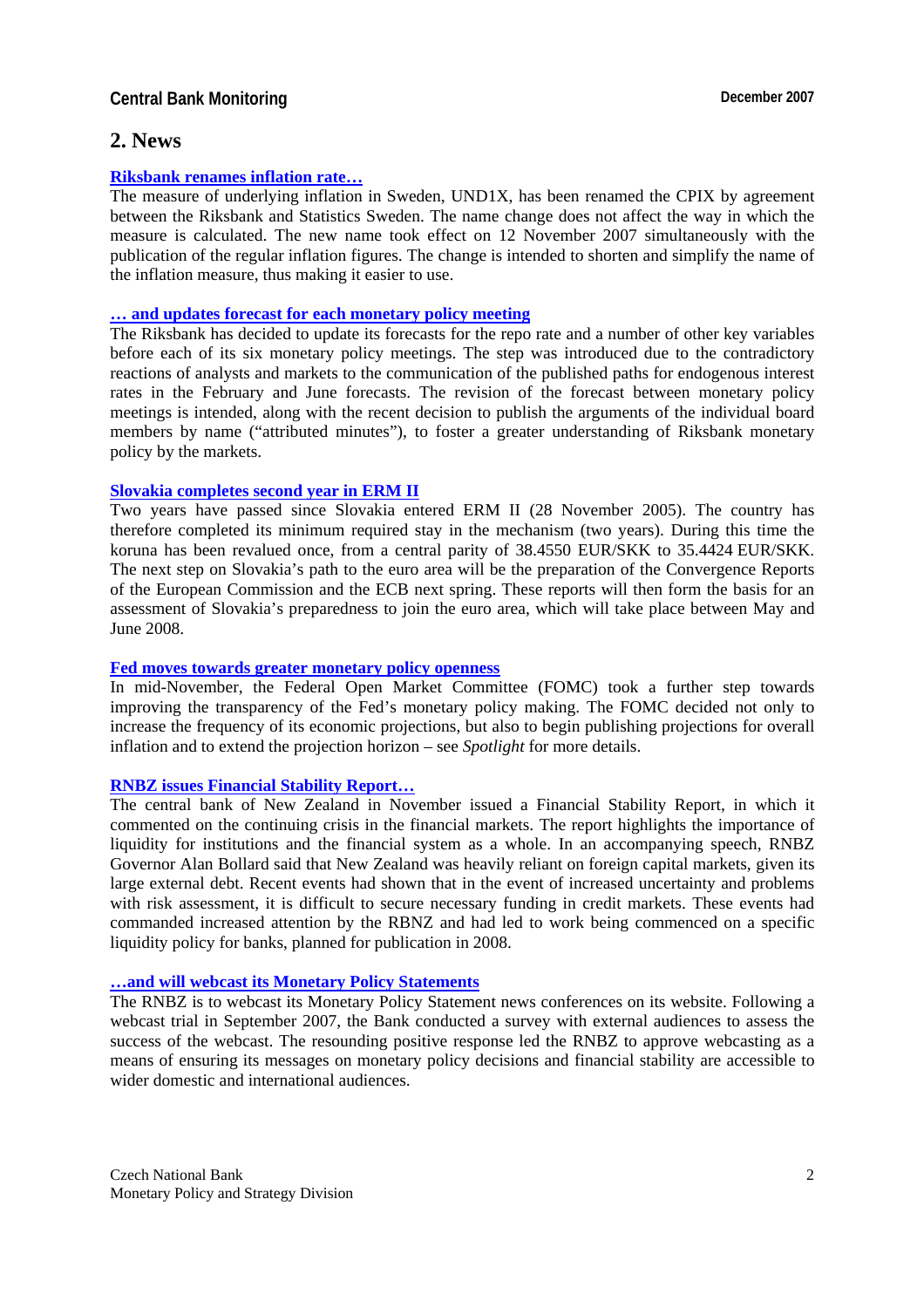### **3. Spotlight: The Fed takes a further step towards greater openness**

*In mid-November, the Federal Open Market Committee (FOMC) took a further step towards improving the transparency of Fed monetary policy making. The FOMC decided not only to increase the frequency of its economic projections, but also to start publishing projections for headline inflation and to extend the projection horizon.* 

### *Projection frequency*

The FOMC's projections had previously been compiled and published semiannually in the Monetary Policy Report submitted to the Congress in February and July. The expanded economic projections will be released four times each year (in February and July and then at the start of the second and fourth quarter, for 2008 in April and October) together with the minutes published around 20 days after each FOMC meeting. The first quarterly economic projection was the one from the FOMC meeting of 30–31 October 2007, released on 20 November 2007.

### *Overall inflation projection, longer horizon*

In addition to the increased projection frequency, overall inflation will be added to the set of projected variables. The projection thus contains the expected future paths of overall inflation, core inflation (i.e. inflation excluding volatile items of the consumer basket, specifically prices of food and energy), real GDP growth and the unemployment rate. The projection horizon has been extended to three years, from two. The minutes also newly contain a fuller discussion of policymakers' individual views and of the risks to the economic outlook. The FOMC believes that these steps will make it better understood by households and firms and make its monetary policy making easier to predict.

### *"Summary of Economic Projections" – 19 projections*

This Summary contains the projections of the 19 members (12 Reserve Bank presidents and 7 Fed governors) who actively participate in FOMC meetings. These members draw up projections independently of each other in accordance with the Fed's dual mandate (see below). In other words, the FOMC's economic projections are not the outcome of a "typical forecasting process" conducted by a team of Fed forecasters, but instead reflect the personal, independent outlook of each of the FOMC members separately. Given the potential diversity of the members' outlooks, the projections are published in the form of a range and a central tendency. The range for each variable is the interval between the lowest and highest projections. The central tendency is narrower, as it excludes the three lowest and three highest projections. Graphically, the outlooks are published as histograms clearly displaying the frequencies and values of the participants' individual views for each variable. The document also gives a comparison of current and past projections.

#### *The Fed and its attitude to price stability*

The Fed has a dual mandate to promote price stability and maximum employment. It is meant to attach equal weight to both these objectives. Inflation targeting is not compatible with the equality of status of these two objectives, so the Fed does not apply it and does not define an inflation target. Analysts and the general public can only speculate about what inflation rate the FOMC regards as "desirable" in terms of price stability. However, the present extension of the projection horizon, along with the start of publication of projections for overall inflation, may offer some clue as to the "desirable" inflation rate, since the economic projections are compiled under the condition of an "appropriate monetary policy stance". Under this assumption, the inflation projection at longer horizons reflects the members' views regarding the desirable rate of inflation. The October projection implies that this desirable inflation rate ranges between 1.5% and 2.0%. The extension of the projection horizon and the start of publication of projections for overall inflation will thus help to anchor the inflation expectations of economic agents and thereby benefit the overall functioning of the economy.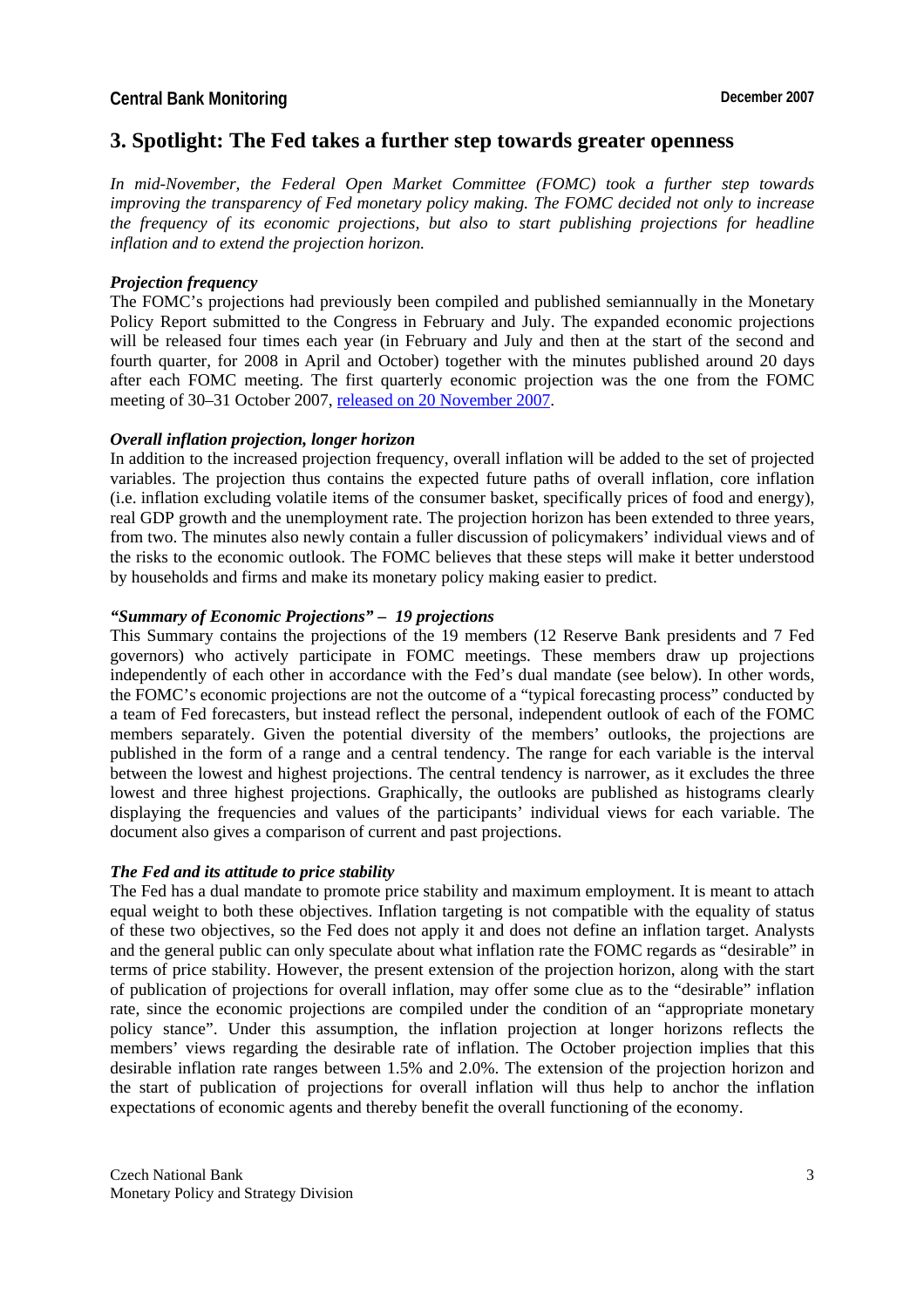### **Central Bank Monitoring Central Bank Monitoring Central Bank Monitoring Central Bank Monitoring Central Bank Monitoring Central Bank Monitoring Central Bank Monitoring Central Bank Monitoring Central Bank Monitoring Centr**

### *The CPI versus the PCE*

The inflation rate is measured not by the consumer price index (CPI), as it is by most statistics offices, but by the Personal Consumption Expenditures (PCE) index. The principal differences between these two prices indices are as follows: (i) the PCE reflects a wider basket of consumption expenditures than the CPI; for example, medical care expenditures are strongly represented, accounting for around 20% of all expenditures; (ii) the CPI has a relatively constant consumer basket (changed in the USA approximately once every two years), whereas the expenditure composition of the PCE changes quarterly. The PCE has the advantage that it better reflects relative changes in the prices of goods and services consumed, as the "basket" changes flexibly according to changes in households' behaviour. The indices also differ in terms of their construction, i.e. (iii) the weights in the CPI are derived from household surveys, whereas the weights in the PCE are derived from corporate surveys; (iv) the PCE is a Fisher chain index (the geometric mean of the current and preceding period), whereas the CPI is derived using the Laspeyres formula (with a fixed base period).

Another possible comparison of the PCE and the CPI states that the PCE contains around threequarters of the CPI, the remaining one-quarter being represented by other price indices such as the producer price index (PPI). The share of housing expenditures in the CPI is around 42%, whereas in the PCE it is substantially smaller at 23%. Bear in mind that the *relative* comparison of PCE items versus CPI items varies, owing to the variable composition of the PCE basket. It is impossible to say simply which price index is the "better", but a knowledge of their differences is vital for possible comparisons with other economies.

#### *Greenspan versus Bernanke*

Alan Greenspan – the predecessor of the current FOMC Chairman Ben Bernanke – was regarded as having a strong personal influence and an ability to affect the financial markets with his utterances, and also as a critic of inflation targeting. The increase in the projection frequency, the number of projected variables and the horizon of the economic projections is particularly significant because it transforms the Fed's monetary policy into a more "open hand" one. The start of publication of projections for overall inflation signals a turnaround towards more transparent Fed monetary policy, i.e. towards the way in which monetary policy is implemented in inflation-targeting banks.

If Mr Bernanke plans to talk in the future about the outlook for the US economy from the position of FOMC chairman, this will no longer be the view of just one man, but the view of the entire FOMC. This step towards more open monetary policy is the first of its kind under Bernanke's leadership, but it is unlikely to be the last.